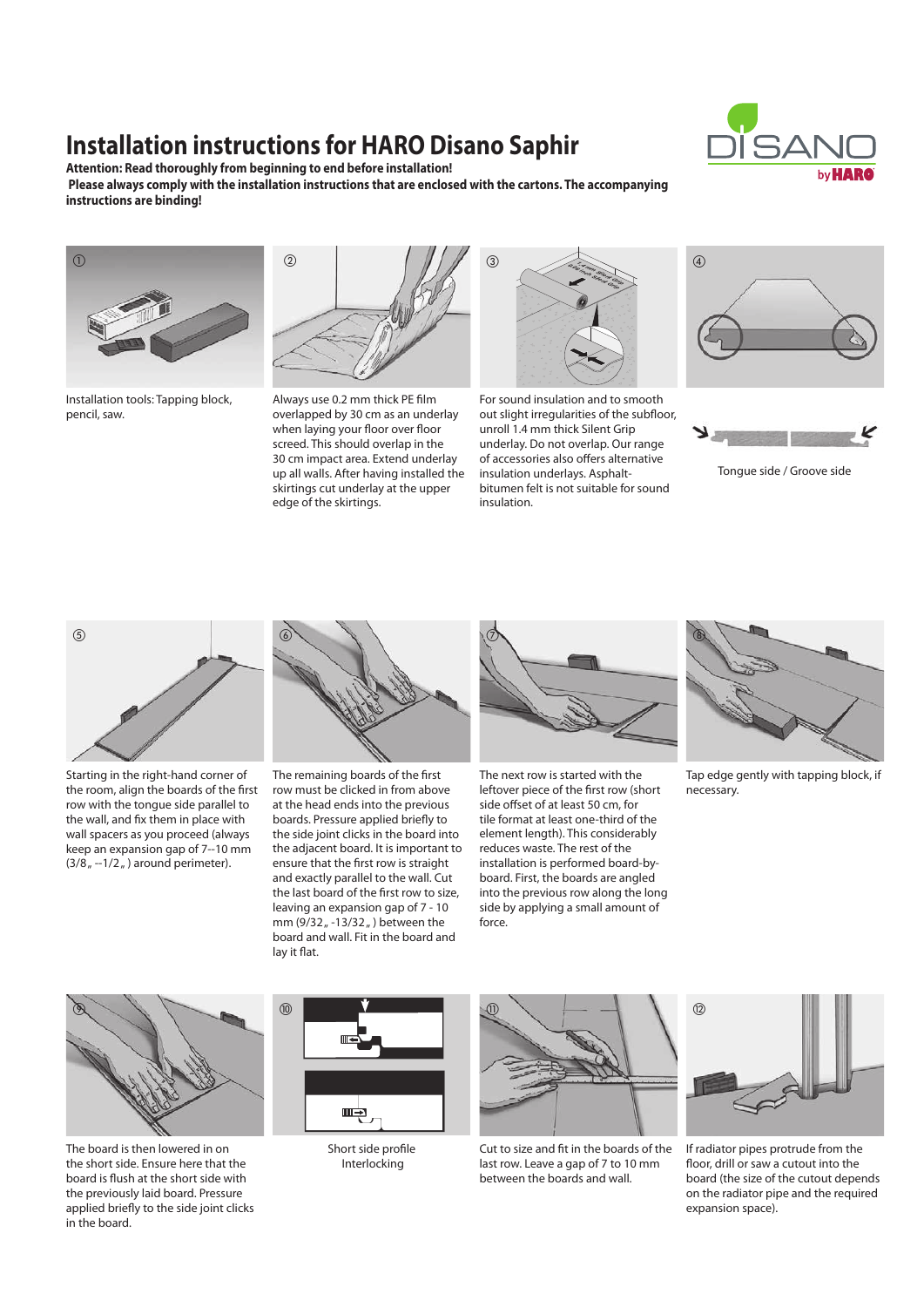



In doorways, mount a suitable moulding system to ensure the necessary expansion space. This also applies if the same floor is to be laid in the adjoining room. In this case, a transition moulding should be used for covering the required expansion gap.



base or the modiumy. As a rule, a<br>fine saw must be used to cut a gap Leave an expansion space of approx. 5 mm between the board and the base of the moulding. As a rule, a the thickness of a board in wooden door frames to allow the Design Floor floor to expand. Be sure to remove all distance spacers once all boards are laid. Fasten skirtings (with or without clip system) to the walls -- that´s it.



To unlock the boards, you can slide them in parallel.